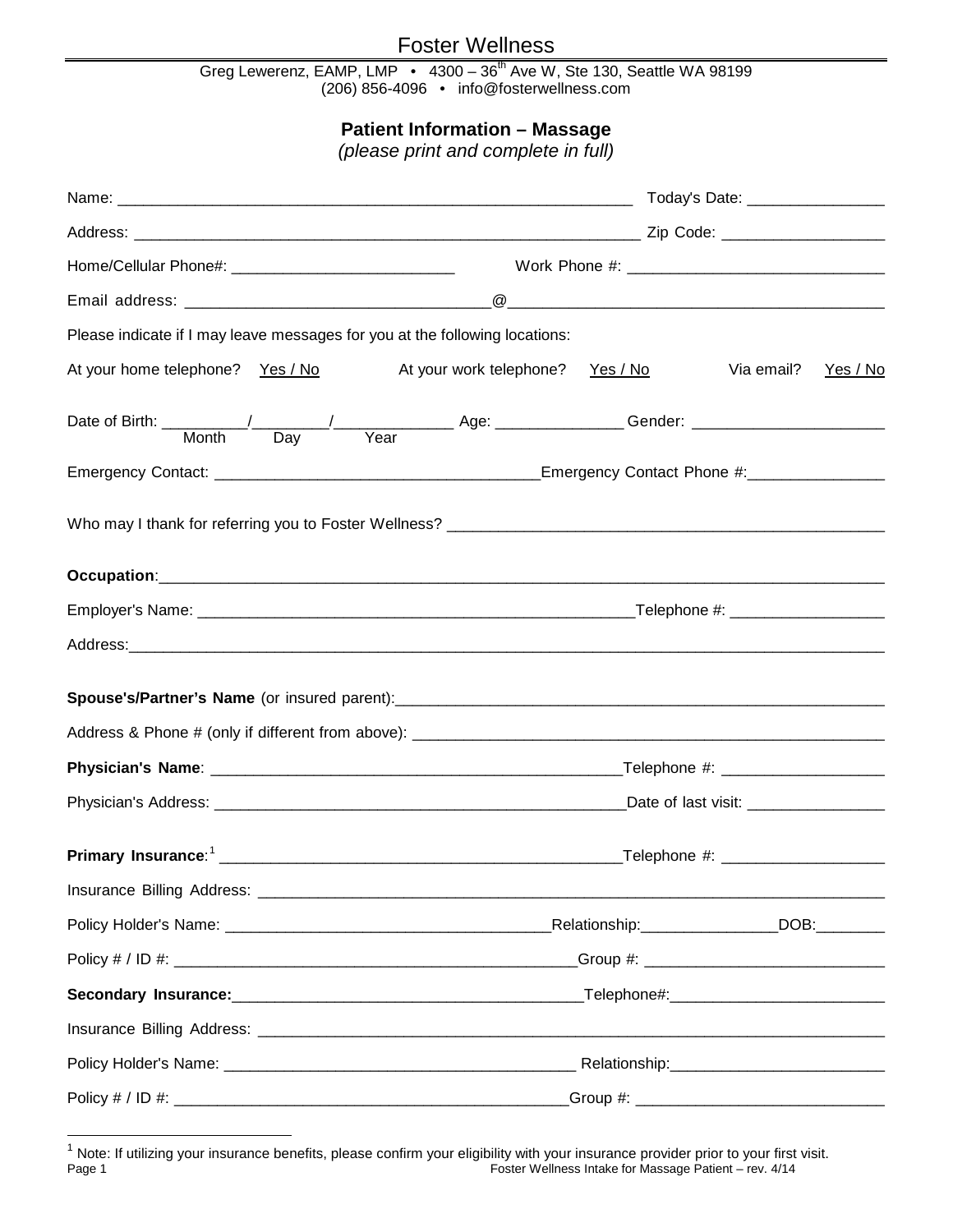# **Medical History and Current Presentation**

|                                                                           | Have you ever had massage? When and for what reason? <b>Face and the same of the same of the same of the same of the same of the same of the same of the same of the same of the same of the same of the same of the same of the</b>                                                                                                                                                           |
|---------------------------------------------------------------------------|------------------------------------------------------------------------------------------------------------------------------------------------------------------------------------------------------------------------------------------------------------------------------------------------------------------------------------------------------------------------------------------------|
|                                                                           |                                                                                                                                                                                                                                                                                                                                                                                                |
|                                                                           | What main health issue do you want treated? Please describe as fully as possible, including when the condition first                                                                                                                                                                                                                                                                           |
|                                                                           | What treatment have you been using for relief of this issue?<br>This issue of this issue of the substitution of the state of the state of this issue?                                                                                                                                                                                                                                          |
|                                                                           | Do you have other health concerns? If so, please describe expression and the property of the state of the state of the state of the state of the state of the state of the state of the state of the state of the state of the                                                                                                                                                                 |
| Year                                                                      | Major hospitalizations and/or surgeries<br>Operation/illness/surgery                                                                                                                                                                                                                                                                                                                           |
|                                                                           | Are you currently pregnant or have you recently given birth?<br>Yes / No<br>If yes, when is the due date or when did you give birth? _______________________                                                                                                                                                                                                                                   |
| Blood thinning pills____ Insulin/diabetic pills____<br>Other <sub>1</sub> | <b>Medicines</b> - Check any medications you are currently taking.<br>Aspirin_____ Ibuprofen_____ Acetaminophen (Tylenol)_____ Antacids_____ Laxatives_____ Cold tablets_____ Diet Pills_<br>Oral contraceptives_____ Tranquilizers_____ Sleeping Pills____ Hay fever tablets____ Blood pressure pills____<br>,我们也不能在这里,我们也不能在这里的时候,我们也不能会不能会不能会不能会不能会不能会不能会。""我们的人们,我们也不能会不能会不能会不能会不能会不能会不能会不 |
| Vitamins (please list):                                                   |                                                                                                                                                                                                                                                                                                                                                                                                |
| Herbs/Supplements (please list):                                          |                                                                                                                                                                                                                                                                                                                                                                                                |
| Drug and/or other allergies:                                              |                                                                                                                                                                                                                                                                                                                                                                                                |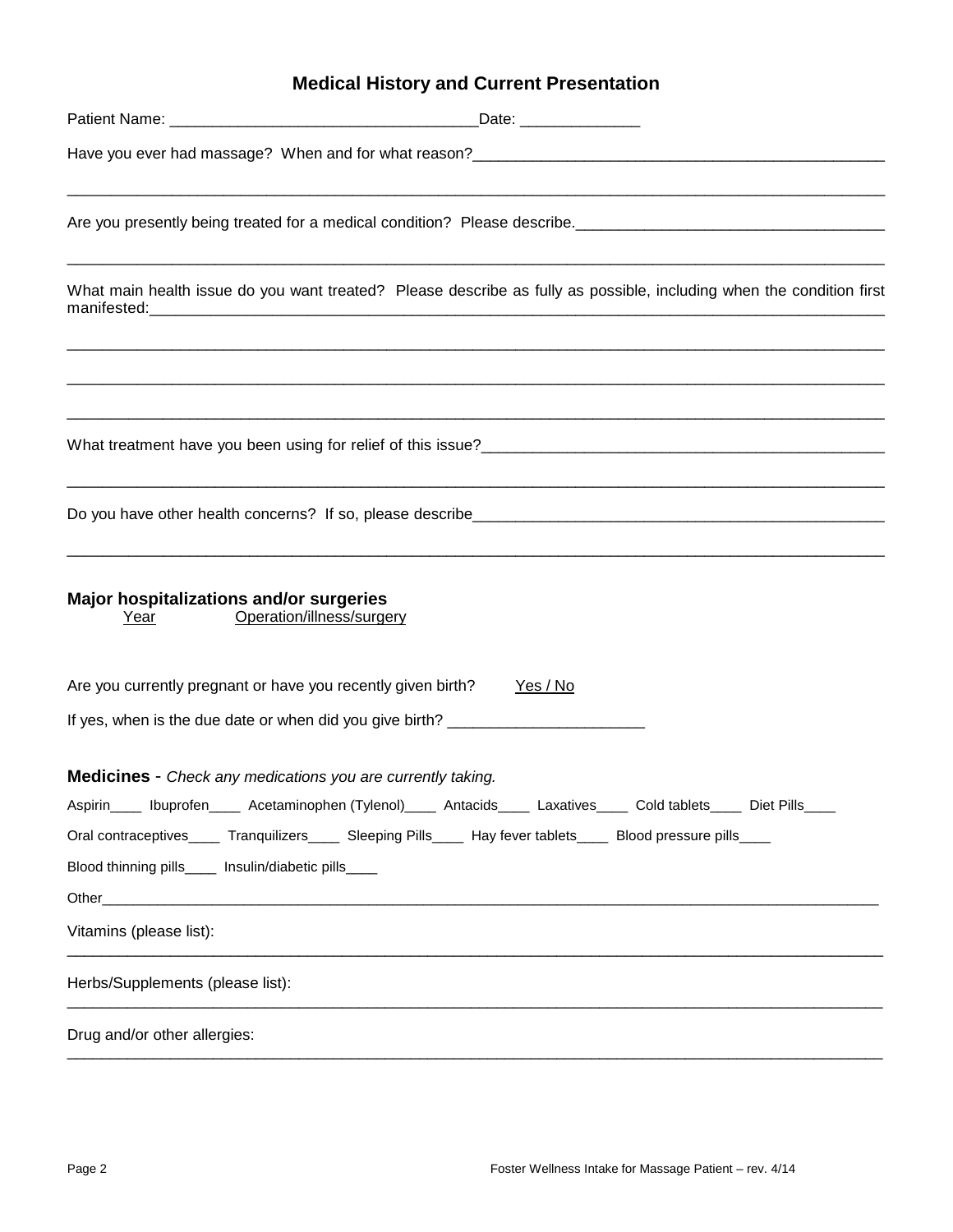#### **Other History** - *Please check conditions you have had in the past or have currently.* **General Respiratory**

|                      | past current |
|----------------------|--------------|
| Poor appetite        |              |
| Excessive appetite   |              |
| Change in appetite   |              |
| Fatigue              |              |
| Fevers               |              |
| Night sweats         |              |
| Sweat easily         |              |
| Chills               |              |
| Poor coordination    |              |
| Insomnia             |              |
| <b>Strong Thirst</b> |              |
| Other:               |              |

**Skin and Hair**

Rashes **Hives Itching** Eczema Pimples **Dryness** 

Other:

Tumors, Lumps

past current

|                      | past current |  |
|----------------------|--------------|--|
| Asthma               |              |  |
| <b>Bronchitis</b>    |              |  |
| Frequent colds       |              |  |
| Pneumonia            |              |  |
| Emphysema            |              |  |
| Cough                |              |  |
| Coughing blood       |              |  |
| Production of phlegm |              |  |
| Other:               |              |  |

#### **Cardiovascular**

|                            | past current |
|----------------------------|--------------|
| <b>High Blood Pressure</b> |              |
| <b>Low Blood Pressure</b>  |              |
| <b>Blood clots</b>         |              |
| Palpitations               |              |
| <b>Phlebitis</b>           |              |
| Chest pain                 |              |
| Irregular heart beat       |              |
| Cold Hands/Feet            |              |
| Swelling of                |              |
| Hands/Feet                 |              |
| Other:                     |              |

#### **Head/Neck/Eyes/Ears**

|                       | past current |
|-----------------------|--------------|
| <b>Dizziness</b>      |              |
| Fainting              |              |
| Neck stiffness        |              |
| Headaches/Migraines   |              |
| Poor memory           |              |
| Concussion(s)         |              |
| <b>Blurred vision</b> |              |
| Visual changes        |              |
| Poor night vision     |              |
| Spots in eyesight     |              |
| Cataracts             |              |
| Glasses/contacts      |              |
| Eye Inflammation      |              |
| Ear infection         |              |
| Ringing               |              |
| Decreased hearing     |              |
| )ther:                |              |

#### **Nose/Throat/Mouth**

|                        | past current |
|------------------------|--------------|
| Nose bleeds            |              |
| Sinus infection        |              |
| Hay fever or allergies |              |
| Frequent sore throats  |              |
| Grinding teeth         |              |
| Difficulty swallowing  |              |
| Dry mouth/throat       |              |
| Teeth problems         |              |
| Copious saliva         |              |
| Facial pain            |              |
| Gum problems           |              |
| Dther:                 |              |

# **Gastro-Intestinal**

|                       | past current |
|-----------------------|--------------|
| Nausea                |              |
| Vomiting              |              |
| Belching              |              |
| <b>Bad breath</b>     |              |
| Indigestion           |              |
| Gas                   |              |
| Constipation          |              |
| Diarrhea              |              |
| Blood in stools       |              |
| <b>Black stools</b>   |              |
| Rectal pain           |              |
| Hemorrhoids           |              |
| Pain or cramping      |              |
| Gall bladder disorder |              |
| Other:                |              |

#### **Musculoskeletal**

|                    | past current |
|--------------------|--------------|
| Injury             |              |
| Joint pain         |              |
| Muscular pain      |              |
| Back pain          |              |
| Localized weakness |              |
| Strain             |              |
| Broken bone(s)     |              |
| Atrophy            |              |
| Other:             |              |
|                    |              |

#### **Gynecology**

|                      | past current |
|----------------------|--------------|
| <b>Frequent UTIs</b> |              |
| Vaginal infection(s) |              |
| Genital pain/itching |              |
| Abnormal Pap smear   |              |
| Irregular periods    |              |
| Painful menstruation |              |
| Premenstrual         |              |
| syndrome             |              |
| Abnormal bleeding    |              |
| Menopause syndrome   |              |
| <b>Breast lumps</b>  |              |
| Other:               |              |

#### **Male Reproductive**

|                      | past current |
|----------------------|--------------|
| Genital pain/itching |              |
| Genital lesions      |              |
| Weak urinary stream  |              |
| Lumps in testicles   |              |
| Impotence            |              |
| Other:               |              |

#### **Genito-Urinary**

|                      | past current |  |
|----------------------|--------------|--|
| Pain on urination    |              |  |
| Frequent urination   |              |  |
| Urgency to urinate   |              |  |
| Unable to hold urine |              |  |
| Blood in urine       |              |  |
| Kidney stones        |              |  |
| Other:               |              |  |
|                      |              |  |

#### **Neurological**

|                   | past current |
|-------------------|--------------|
| Seizures          |              |
| Tremors           |              |
| Numbness/Tingling |              |
| Pain              |              |
| Paralysis         |              |
| Other:            |              |

#### **Psychological**

|                        | past current |
|------------------------|--------------|
| Depression             |              |
| Anxiety/Stress         |              |
| Panic attacks          |              |
| Addictions             |              |
| Eating disorder        |              |
| Irritability           |              |
| Anger                  |              |
| Treated for emotional/ |              |
| psychological issues   |              |
| Other:                 |              |

#### **Cancer/Tumors**

|           | past current |
|-----------|--------------|
| Benign    |              |
| Malignant |              |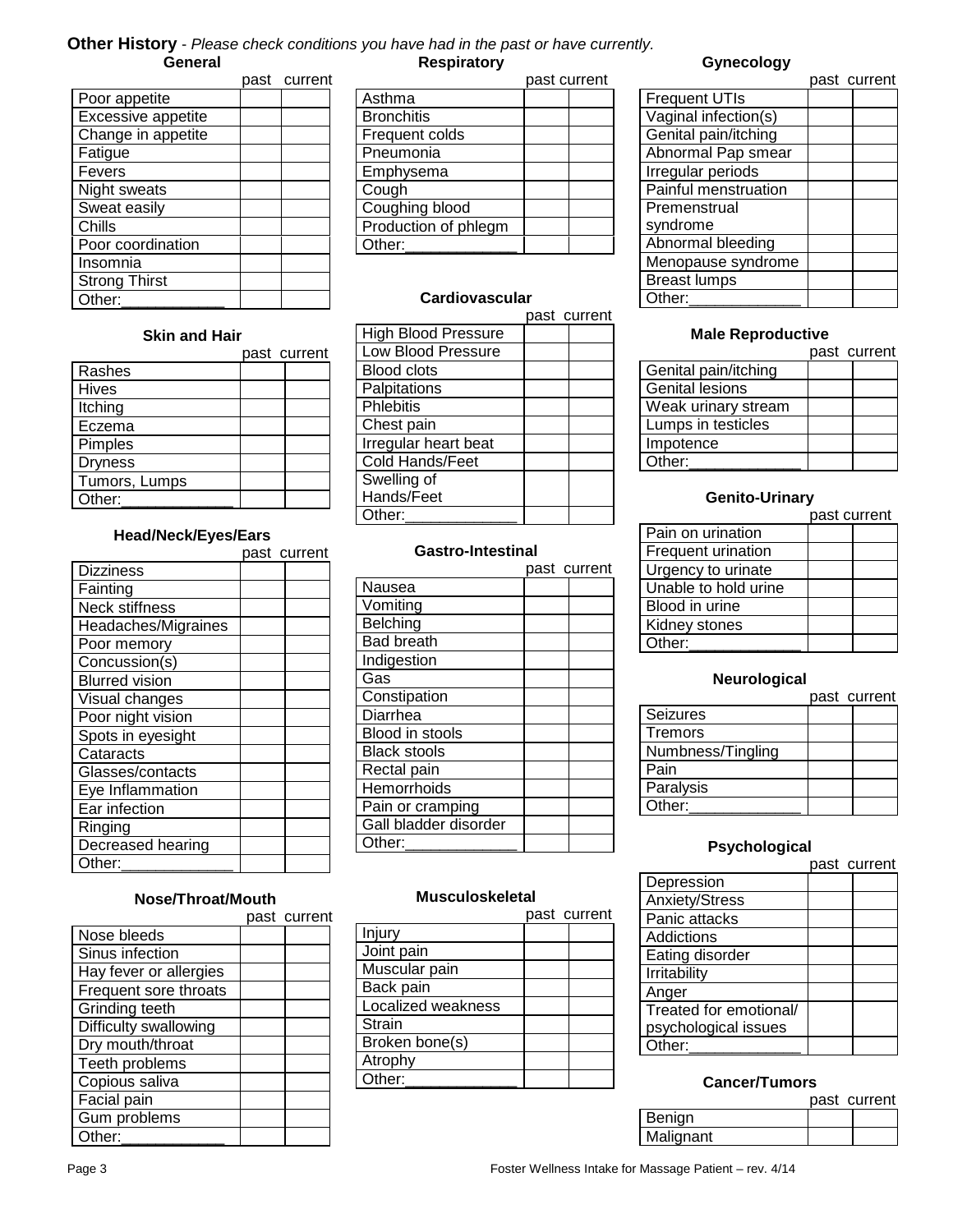### Foster Wellness

Greg Lewerenz, LAc, LMP  $\cdot$  4300 – 36<sup>th</sup> Ave W, Ste 130, Seattle WA 98199 (206) 856-4096 • info@fosterwellness.com

#### **Patient Treatment Consent, Payment and Cancellation Agreement**

Patient's Name:\_\_\_\_\_\_\_\_\_\_\_\_\_\_\_\_\_\_\_\_\_\_\_\_\_\_\_\_\_\_\_\_\_\_\_\_\_\_\_\_\_\_\_\_\_\_\_\_\_\_\_\_\_\_\_\_\_\_\_\_\_\_\_\_\_\_\_\_\_\_\_\_

Date of Birth: \_\_\_\_\_\_\_\_\_\_\_\_\_\_\_\_\_\_\_\_\_\_\_\_\_\_\_\_\_\_\_\_\_\_\_\_\_\_\_\_\_\_\_\_\_\_\_\_\_Age:\_\_\_\_\_\_\_\_\_\_\_\_\_\_\_\_\_\_\_\_\_

I, the undersigned, hereby consent for Foster Wellness to perform manual therapy, including massage, on me (or on the patient named above for whom I am legally responsible). I understand that methods of massage treatment may include, but are not limited to: Swedish (petrissage and effleurage), trigger point (holding points of tight tissue to achieve myofascial release), deep tissue (slower and deeper strokes in smaller areas as compared to Swedish techniques), Chinese tuina (including acupressure, rolling, tapotement, and other techniques to bring the body into balance), and stretching (passive or active movements to lengthen muscular tissue).

I understand that the beneficial effects associated with these treatments include decreased pain, reduced muscle spasm, and improved mobility. I understand there is no certainty that I will achieve these benefits.

I have reported all health conditions that I am aware of and I will inform my practitioner of any changes to my health prior to my next treatment, including, but not limited to, being diagnosed with a severe bleeding disorder or cancer (whether benign or malignant), receiving a pacemaker, or if I become pregnant.

I understand that there are some very slight risks associated with massage, including but not limited to bruising and muscle soreness.

I agree to follow the advice given to me by my massage practitioner. I understand I might be dropped from the program for refusal to do so.

I understand that reasonable alternatives to the treatments described above include the following:

Medications: I understand that medications can be used to reduce pain. I also understand that medications may produce inadequate relief, side-effects, and physical or psychological dependence.

Surgery: I understand that surgery can reduce pain associated with certain conditions. I also understand that surgery may lead to unsuccessful outcome, complications, and side effects related to anesthesia.

Non-treatment: I understand the risks for non-treatment may include increased pain.

I understand that a \$40 late fee may be incurred for a cancellation within 24 hrs of my appointment; this fee will be paid by me and cannot be billed to my insurance plan. If I have medical insurance, I hereby authorize and assign my insurance benefits to be paid directly to Foster Wellness. I understand that I am financially responsible for any services not covered by insurance. I also authorize Foster Wellness to release information in order to process any claims.

I hereby certify that I have read (or have had it read to me) and understand all of the above. I may have a copy of this form for my records upon request.

Signature:\_\_\_\_\_\_\_\_\_\_\_\_\_\_\_\_\_\_\_\_\_\_\_\_\_\_\_\_\_\_\_\_\_\_\_\_\_\_\_\_\_\_\_\_\_\_\_\_\_\_\_\_\_\_\_\_\_Date:\_\_\_\_\_\_\_\_\_\_\_\_\_\_\_ (If patient is a minor, please have parent /guardian sign) Clinician: Contract the contract of the contract of the contract of the contract of the contract of the contract of the contract of the contract of the contract of the contract of the contract of the contract of the contra **Greg Lewerenz**, EAMP, LMP  *Washington State Acupuncture License #AC60114046 Washington State Massage License #MA00023193 Seattle Institute of Oriental Medicine, Masters of Oriental Medicine, Sept. 2006-Aug. 2009*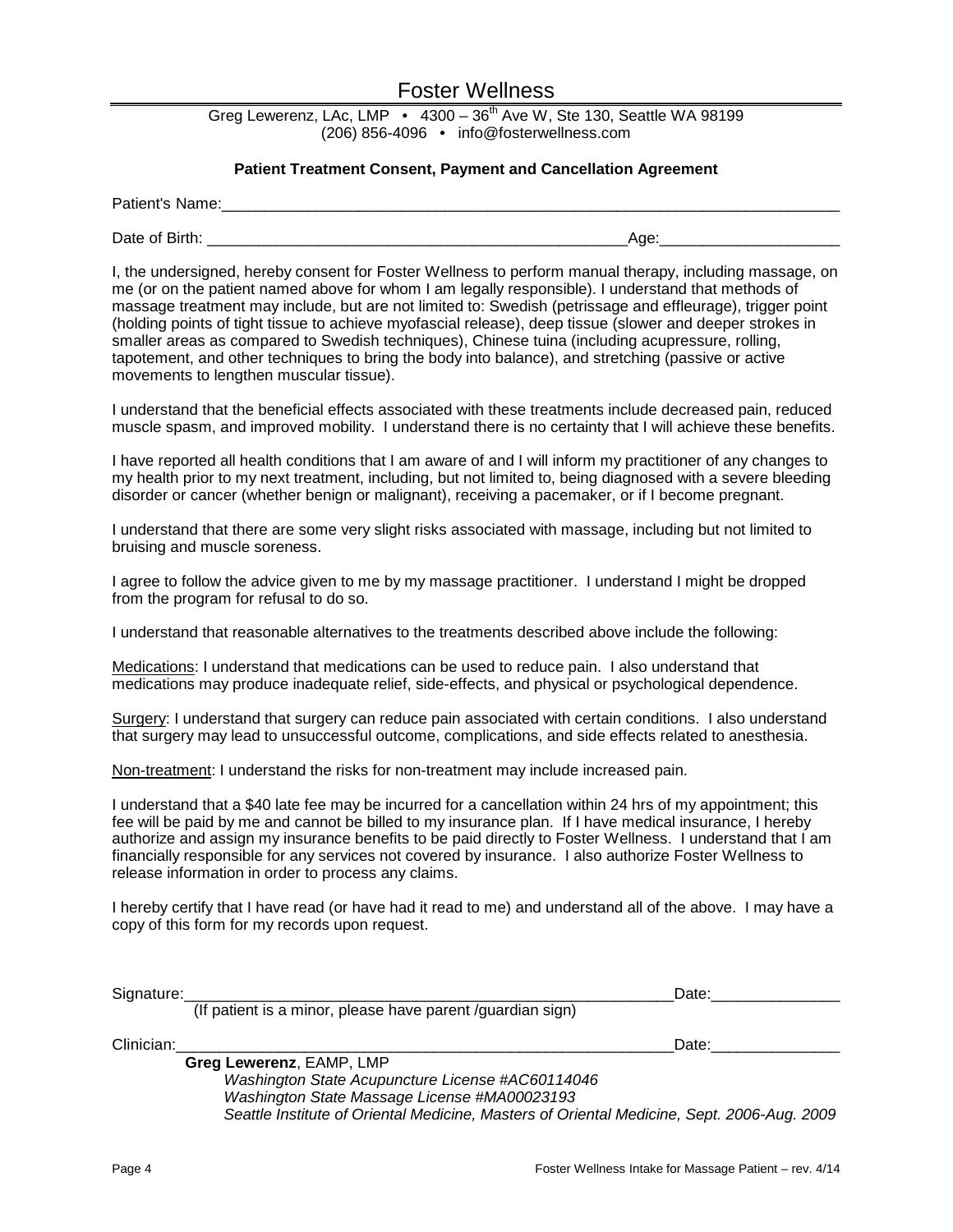# Foster Wellness

#### Greg Lewerenz, EAMP, LMP  $\cdot$  4300 – 36<sup>th</sup> Ave W, Ste 130, Seattle WA 98199 (206) 856-4096 • info@fosterwellness.com

#### **Notice of Privacy Practices**

THIS NOTICE DESCRIBES HOW MEDICAL INFORMATION ABOUT YOU MAY BE USED AND DISCLOSED AND HOW YOU CAN GET ACCESS TO THIS INFORMATION. PLEASE REVIEW IT CAREFULLY.

We are required by law to maintain the privacy of your health information. We are also required to give you this Notice about our privacy practices, legal obligations, and your rights concerning your health information ("Protected Health Information" or "PHI"). We must follow the privacy practices that are described in this Notice (which may be amended from time to time).

#### **I. USES AND DISCLOSURES OF PROTECTED HEALTH INFORMATION**

**A. Permissible Uses and Disclosures Without Your Written Authorization.** We may use and disclose PHI without your written authorization for certain purposes as described below. The examples provided in each category are not meant to be exhaustive, but instead are meant to describe the types of uses and disclosures that are legally permissible.

**1. Treatment:** We may use and disclose PHI in order to provide treatment to you. For example, we may review and use your medication history to diagnose, treat, and provide medical services to you. In addition, we may disclose PHI to other health care providers in order to provide you with appropriate care and continued treatment.

**2. Payment:** We may use or disclose PHI for the purposes of determining coverage, billing, claims management, and reimbursement. For example, a bill sent to your health insurer may include information about a treatment you received so that the insurer will pay us for the treatment. We may also inform your health plan about a treatment you are going to receive in order to determine whether the plan will cover the treatment.

**3. Health Care Operations:** We may use and disclose PHI in connection with our health care operations, including quality improvement activities, training programs, accreditation, certification, licensing or credentialing activities. For example, we may use PHI to review our treatment and services and to evaluate the performance of our staff. We may also disclose PHI to our health care professionals for review and learning purposes.

**4. Required or Permitted by Law:** We may use or disclose PHI when we are required or permitted to do so by law. For example, we may disclose PHI to appropriate authorities if we reasonably believe that you are a possible victim of abuse, neglect, or domestic violence or the possible victim of other crimes. In addition we may disclose PHI to the extent necessary to avert a serious threat to your health or safety or the health or safety of others. Other disclosures permitted or required by law include the following: disclosures for public health activities; health oversight activities including disclosures to state or federal agencies authorized to access PHI; disclosures to judicial and law enforcement officials in response to a court order or other lawful process; disclosures for research when approved by an institutional review board; disclosures for workers' compensation claims, and disclosures to military or national security agencies, coroners, medical examiners, and correctional institutions as authorized by law.

#### **B. Uses and Disclosures Requiring Your Written Authorization.**

**1. Psychotherapy Notes.** We must obtain your authorization for any use or disclosure of psychotherapy notes, except if our use or disclosure of psychotherapy notes is: (1) by the originator of the psychotherapy notes for treatment purposes, (2) for our own training programs in which mental health students, trainees or practitioners learn under supervision to practice or improve their counseling skills, (3) to defend ourselves in a legal proceeding initiated by you, (4) as required by law, (5) to a health oversight agency with respect to the oversight of the originator of the psychotherapy notes, (6) to a coroner or medical examiner; or (7) to prevent or lessen a serious and imminent threat to the health or safety of a person or the general public.